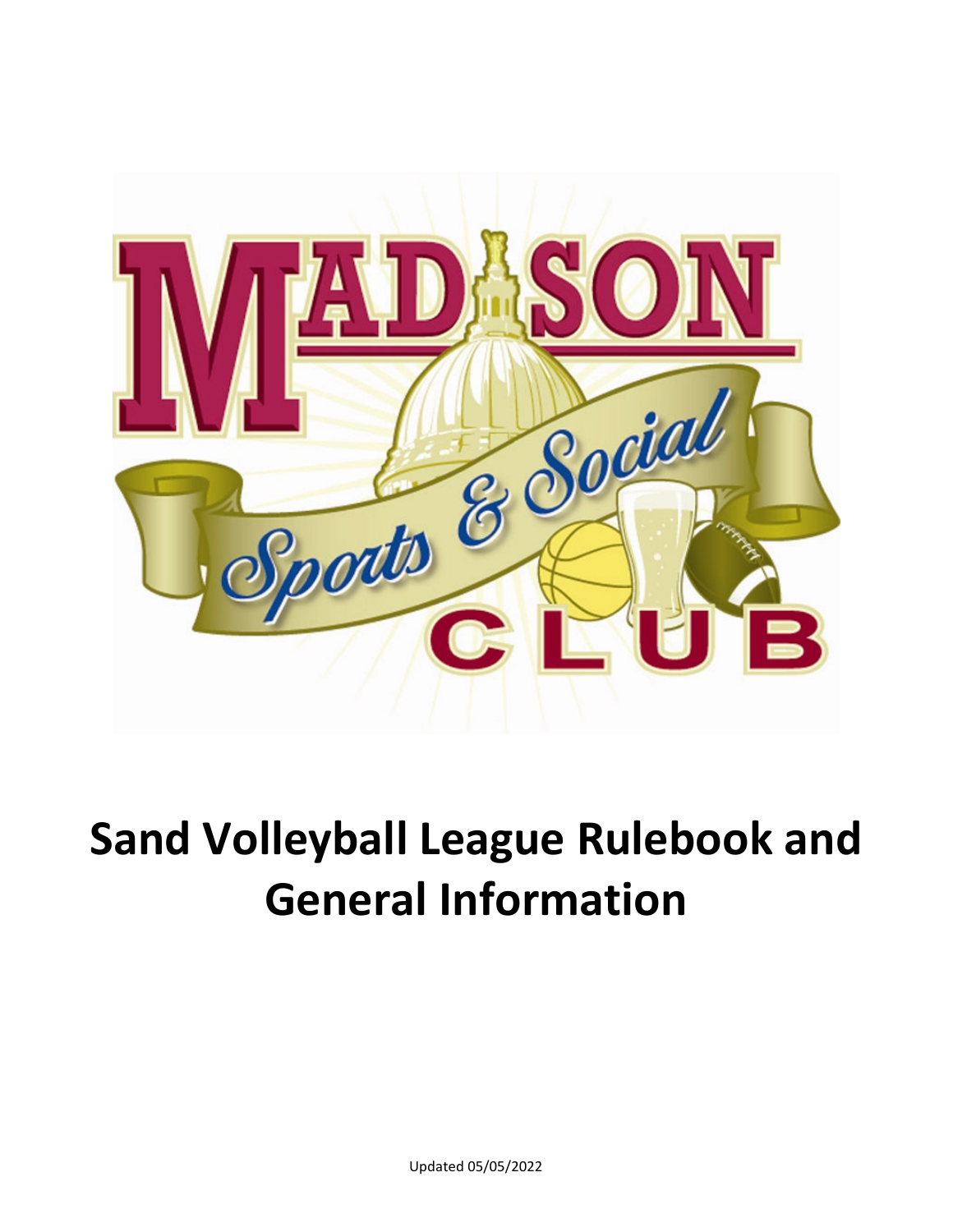## **Purpose and Scope of This Document**

**Welcome**  This Rulebook and Registration Information booklet is intended to give all participants a broad overview of how the league operates and explain most rules and procedures that govern the league. This document is not intended to cover every last detail, such as dates and times of Preseason and Postseason parties, schedules for each team, and various other procedural and administrative items. Many additional details for the league will be disseminated via e-mail and on the Club website, so please check both frequently. If you have a SPAM filter on your e-mail, please add patrick@madisonssc.com to your list of safe senders to ensure you receive all e-mails pertaining to the league. This is the only e-mail address from which e-mails regarding the league will come.

# **Code of Conduct**

Madison Sports and Social Club does not tolerate discrimination, racism, sexual harassment, unwelcome sexual advances, violence, threats, or any other type of behavior that may make any player or official feel uncomfortable or threaten his or her health and well-being. We expect all players to treat everyone with respect and abide by common standards of decency and good sportsmanship.

Team names must not be offensive toward any race, nationality, gender, or any other group of individuals. They must not contain profanity. Please use tact and common sense when choosing a team name. MSSC reserves the right to reject any team name it finds offensive. You will be asked to supply a new name in the event your team name is deemed inappropriate.

Players will read and understand the rules. They are sent to all roster players prior to the season and are available on the MSSC website as well. Not reading rules is the single biggest cause of problems in our leagues. If players have a question about the application of any given rule, they can ask an official during a break in play or after a game if time allows. They will not argue calls with officials or ask to have rules explained to them during play unless an official feels an explanation is necessary before play continues. Officials are human and make mistakes and MSSC does not tolerate abuse of its officials.

All participants must refrain from threatening, taunting, name-calling, put-downs, intimidation, violence, and other inappropriate behavior toward teammates, opponents, and officials. Everyone makes mistakes, and we will not tolerate criticism or intimidation of anyone involved with our leagues due to differences in skill level or any other factor. Coaching, tips, and helpful hints are welcome, provided they are relayed in a constructive and friendly manner.

All players are encouraged to report offensive behavior to the Club President, Patrick Fosdick, via email at patrick@madisonssc.com. All reports will be kept anonymous and taken seriously, and appropriate action will be taken if deemed necessary, including, but not limited to warnings, suspension, and removal of the offending individual(s) from league play.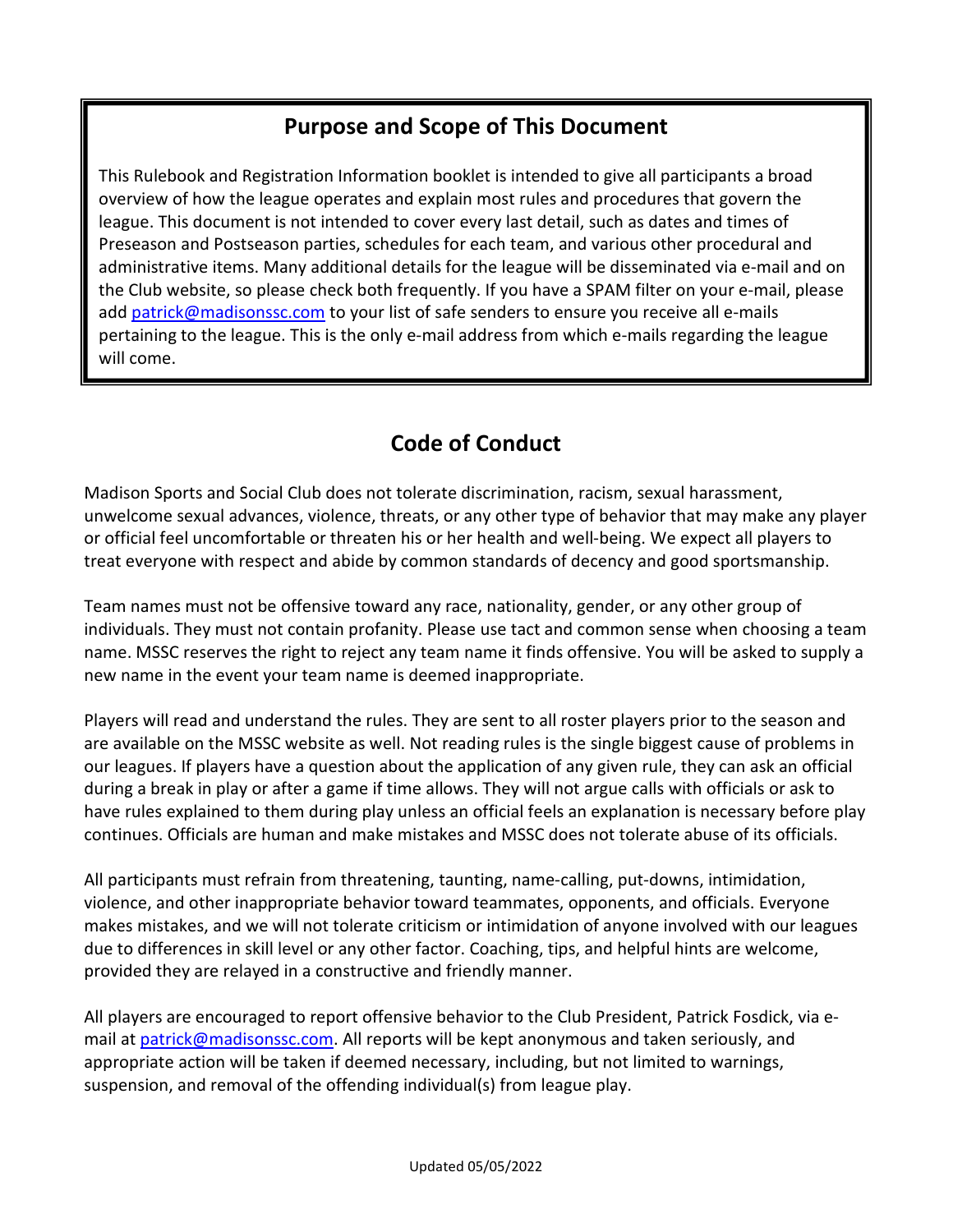# **Registration and General League Information**

- Registration is only available on our website (http://www.madisonssc.com).
- The Team Captain has the option to divide up the team fee amongst his or her team members using TeamPayer. This service allows the Captain to assign an amount to each player, who will then receive an e-mail from the captain requesting the amount. Any amounts not paid in full by the second week of the season will be charged to the Captain's credit card.
- We will segment the league into separate divisions whenever possible to ensure the best playing experience for everyone. Sometimes we are able to do this for the regular season, and sometimes we just segment playoff brackets based on final regular season standings
- Teams must maintain complete and accurate rosters. All players, including subs, should be listed on a team's roster, and players who play in any number of games must complete the waiver, which is accomplished through accepting a spot on the team from a captain's e-mail invite. Teams in violation of waiver policies will be subject to forfeiting games at MSSC's discretion

#### **Prizes**

Prizes will be awarded for the top teams in the leagues, including Champions t-shirts for the winners, along with cash prizes or gift cards. Amounts are typically \$50 for the champions and \$25 for the runners-up. If leagues are segmented, prizes are only awarded to teams in the Upper division.

## **Team Shirts**

MSSC provides shirts for each player on a team's roster. Colors are assigned on a first requested, first awarded basis. Other details related to shirts can be found on the Team Shirt Policies page of our website. Players are expected to wear league shirts for every match. Teams at every level of sport from club ball to the Olympics – all wear the same shirt

## **Rules and Regulations**

#### **1. General Rules**

- A. All games in the league shall be governed by the rules outlined herein
- B. This is a co-ed recreational league, not the AVP Tour. All players are expected to show good sportsmanship and act appropriately toward team members and opponents at all times
- C. Players must respect the authority of the referees to regulate the game and abide by their decisions. Referees have the authority to eject players from the game for detrimental conduct. All decisions of the referees are final. Any rulings not specifically covered in the rules are up to the discretion of the referee or a representative of MSSC
- D. Rules are subject to change and clarification by MSSC. Any rule changes or clarifications will be communicated to all registered participants via e-mail
- E. Olbrich is a "dry" park meaning no alcohol is permitted outside of the Bier Garten area. Dogs are also against city rules, although they are permitted in the Bier Garten
- F. Following the regular season, an appropriate postseason structure will be established. If there are multiple divisions (i.e. Upper, Intermediate, and Lower), a traditional playoff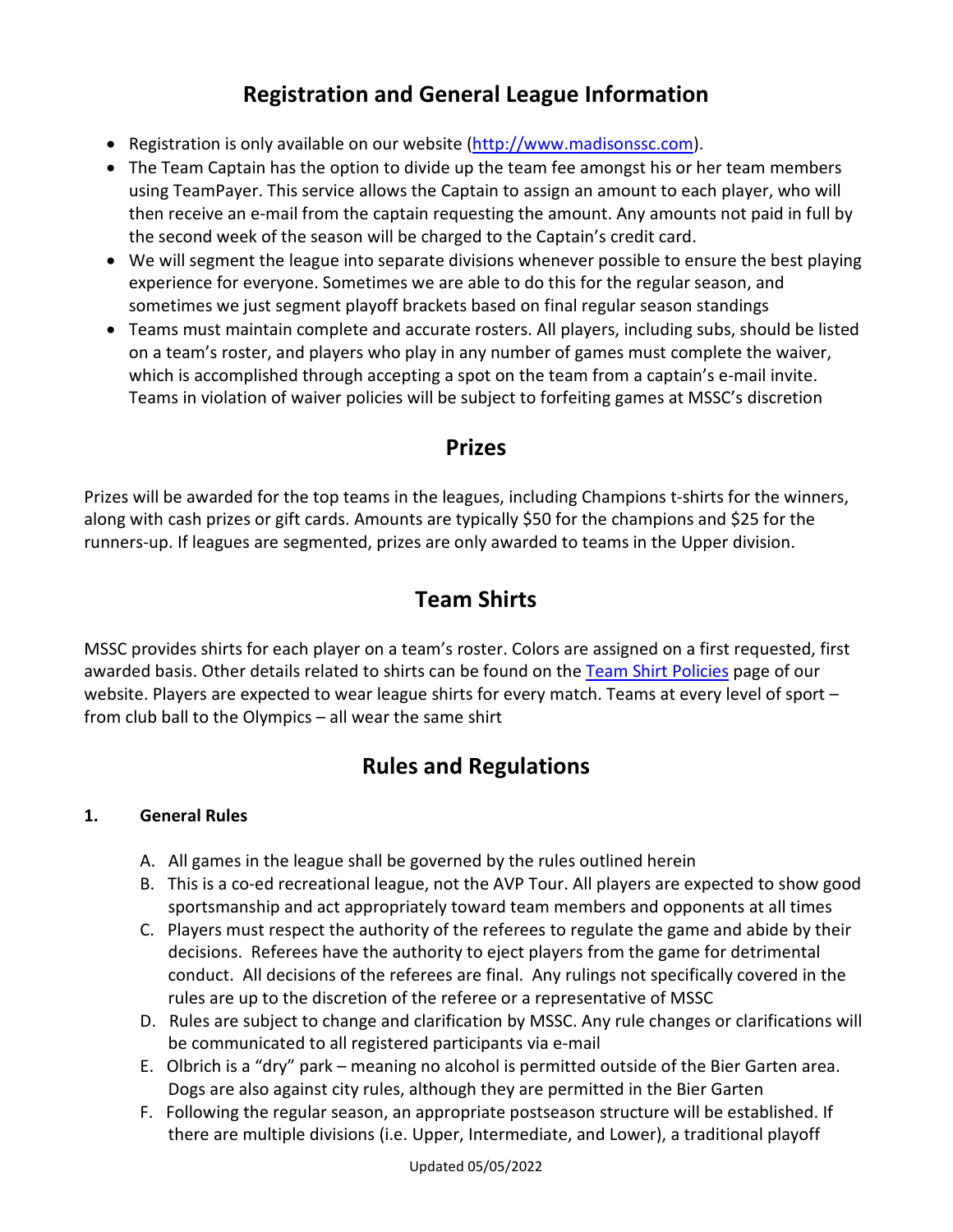bracket may only be used in the Upper division if time and/or space constraints arise. In general, all teams are eligible for postseason play with the following exceptions:

- $\circ$  Any team forfeiting two or more regular season matches may be left out of the postseason at MSSC's discretion
- $\circ$  If time or space constraints arise, teams may be left out of the playoff bracket to allow completion of the league in a timely and/or efficient manner. This rarely ever happens. Depending on the reason for the exclusion, a team may be refunded for a missed playoff game
- o Any team determined to have exhibited extremely poor sportsmanship or other conduct detrimental to the league on a regular and consistent basis may be left out of the postseason at MSSC's discretion. Refunds will NOT be issued to any teams under these circumstances, as this is a violation of our Code of Conduct
- $\circ$  Any team who does not wish to participate in the postseason may be excluded at the captain's request. There is no requirement to participate in the playoffs
- G. If a team wins the first two games/sets of a match, the referee has discretion to call the match at that point if time or light constraints arise

#### **2. Team Composition and Forfeits**

- A. A standard team will consist of six players on the court for each team, at least two of whom must be female. Teams may play with as few as four players provided there are still at least two females on the court. If a team is not able to field four players (including two females), they will forfeit unless the opponent agrees to let them play shorthanded. For all league purposes only, a player is considered a "male" unless specifically identifying as a female
- B. If a player leaves a match for any reason and no substitute is available, the game may proceed as long as there are still at least four players present (including at least two females)
- C. If a team is not ready to play at the scheduled start time, a forfeit may be declared by the referee. Since the courts are not lighted, we must keep the games on schedule to finish before it gets dark
	- If one team decides to take a forfeit win, this must be decided and captains must sign to acknowledge the forfeit before the game begins. It is the responsibility of the team taking the forfeit win to ensure this happens.
	- Teams who no-show games or show up with fewer than four players will be charged a forfeit fee according to the procedures outlined on the Forfeit Fees page of the MSSC website (https://madisonssc.leaguelab.com/page/forfeitfees)
- D. Teams may recruit subs from other teams on site during the regular season or use their own subs from outside the league. A team must furnish at least four of its own players to avoid a forfeit. A team's "own player" is defined as anyone not on the roster of another team in the league. Subs from other teams are not allowed in the playoffs. If a lower division team wants to use a sub from the upper division, they must obtain consent of the opponent. Any roster rules may be disregarded if the opponent agrees

#### **3. Equipment**

A. All equipment will be provided by MSSC. We provide court lines and games balls, but a ball brought by either team may be used as long as both teams agree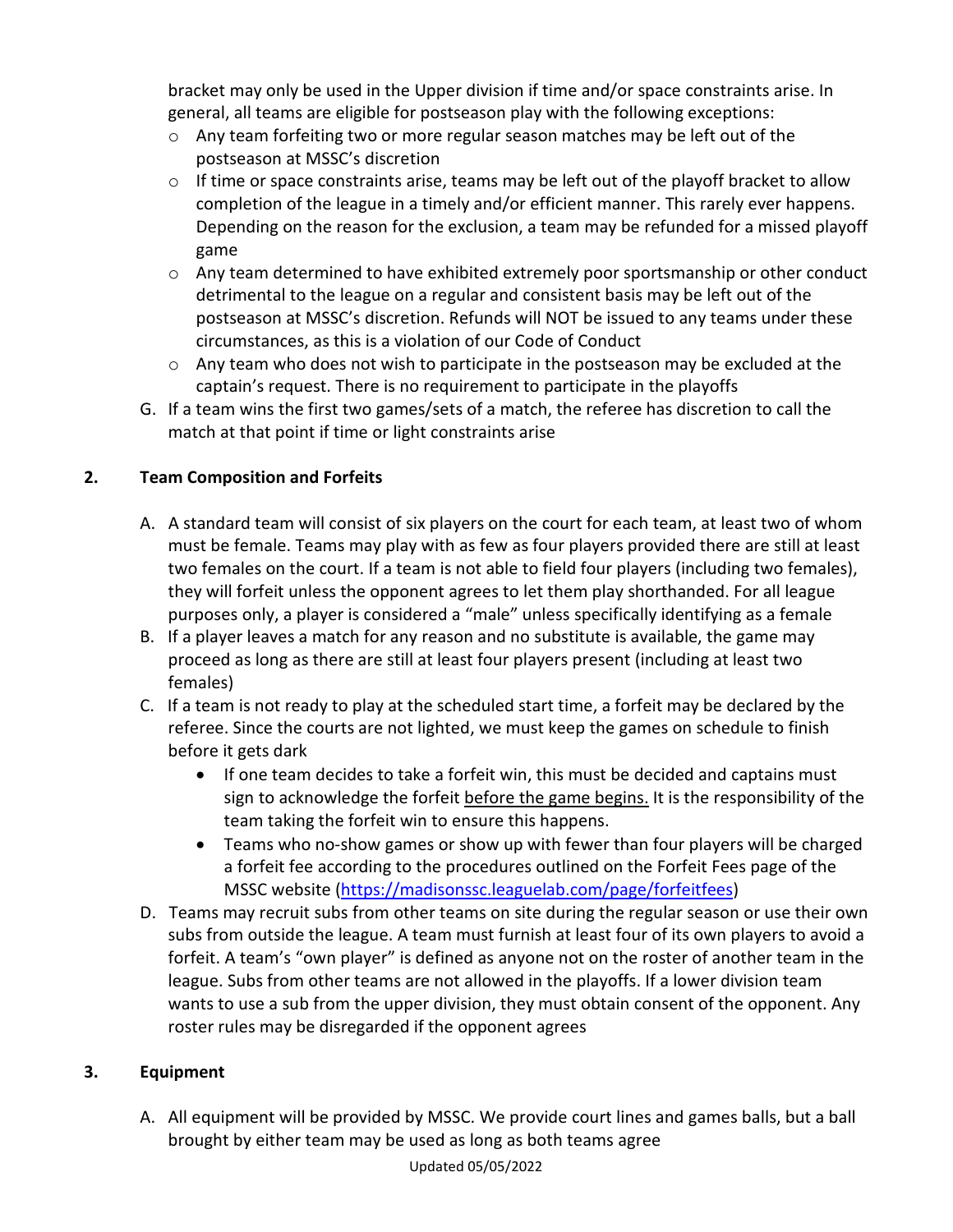B. We do not provide balls for warmups. If you want to ensure you have a ball to warm up with, please bring your own

#### **4. The Court and General Game Play**

- A. The court will consist of one standard sand volleyball court, measuring approximately 60 feet in length by 30 feet in width
- B. Any ball that hits the line is in bounds
- C. All matches will begin with a game of "rock, paper, scissors" between the two captains. The winner may choose to serve or choose the side of the court on which his or her team will begin the game. The serve will alternate each set
- D. The referee may stop play if a ball from another match comes on to the court and poses a safety risk to players or otherwise interferes with game play. A ball that comes onto the court, does not interfere with the play, and is immediately removed does not need to stop play. These situations are referee discretion, as every occurrence is different.
- E. After the completion of each individual game, the teams will switch sides
- F. Players may rotate in wherever they wish, as long as they always rotate in at the same spot. For example, some teams prefer to rotate in at the service position, while some prefer to rotate in at outside hitter opposite the service position. When players rotate in, there still must be at least two females on the court
- G. A ball that hits an obstruction above the court of play (i.e. tree branch) can be played as long as it does not give the hitting team an advantage in the referee's opinion. The simplest and most common definition of this rule is that if the ball hits an object, it must be hit again by a player on that team before crossing the net
- H. We do not prohibit spectators at matches, but teams are responsible for monitoring the behavior and location of their spectators – specifically children. They must remain off the court during set up and game play to allow MSSC staff to do their job and players to play uninterrupted. Referees have discretion to assess a forfeit if any spectators are interfering with play for a prolonged period of time

#### **5. Officials**

A. All games will be officiated by an impartial referee supplied by MSSC. The referee governs all game playing issues and has authority for final rulings

#### **6. Serving**

- A. All players must wait for the referee to whistle or announce the score before serving. The referee has discretion to award a point to the opponent if a player takes too long to serve
- B. All serves must be made from the sand (not the grass)
- C. A player may serve overhand or underhand. Starting in Spring 2022, jump serves will be allowed in the Upper division of any league we are able to segment. They may be used in any division if both teams are OK with it
- C. A serve that hits the net but still goes over is a live ball
- D. Players are allowed to set a serve
- F. Players may not block or otherwise "attack" a serve as it crosses the net or immediately after it crosses the net. Essentially this means that a serve should be either set or bumped,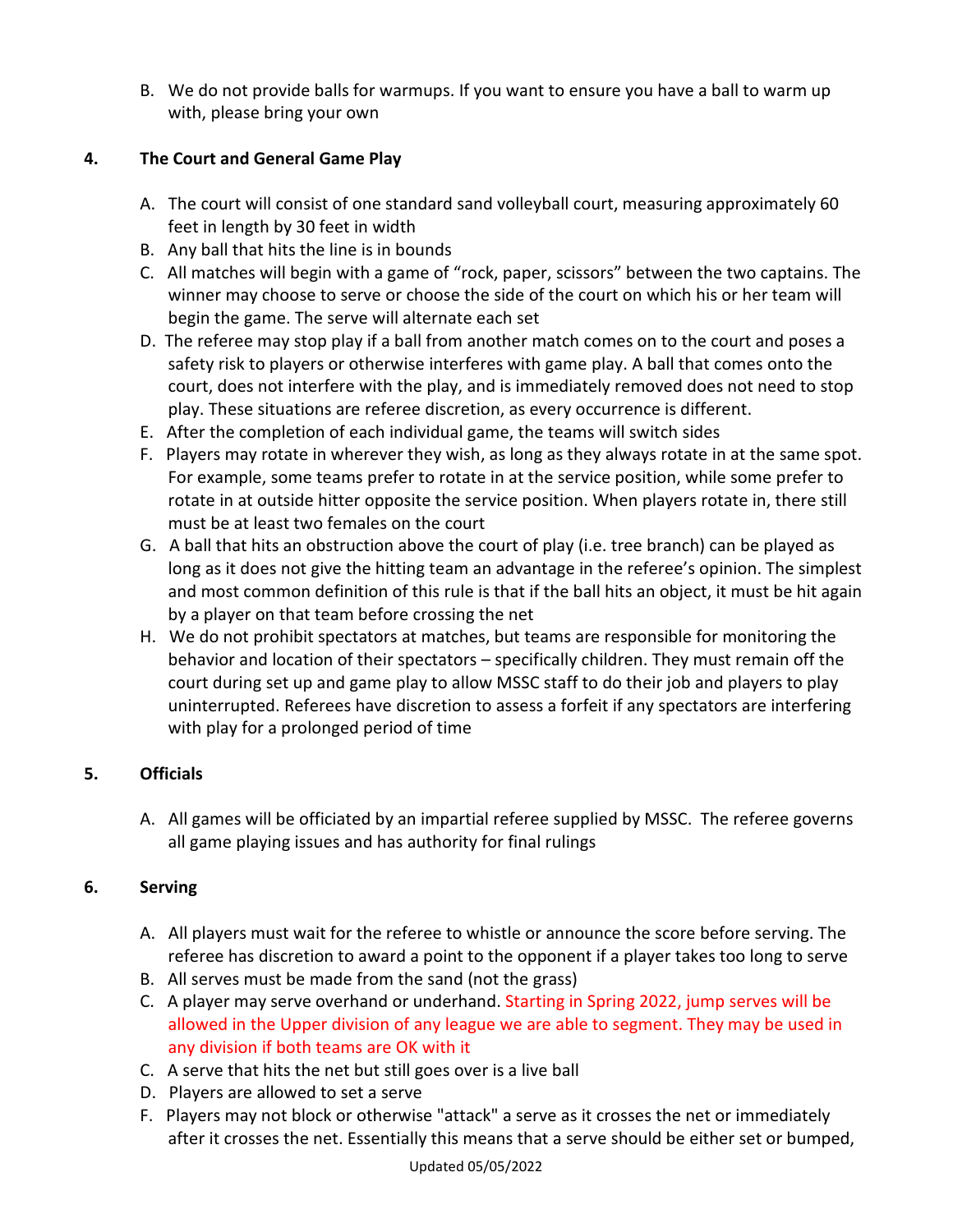resulting in a dramatic change of trajectory. Not allowed are blocking the ball at or shortly over the net, spiking the ball just after it crosses the net, or pushing the ball back over just after it crosses the net with no other hits by teammates. Refs are allowed to use their discretion for this rule.

#### **7. Hitting, volleys, and returning a serve**

- A. There may be no more than three hits per side before the ball must cross back over the net. No player may hit the ball twice in a row (excluding blocks at the net)
- B. There are no gender restrictions on who must hit the ball before it crosses back over the net
- C. Players may not go under the net or hit the net other than by minimal incidental contact. Violation of this rule results in a point for the other team
- D. Players in the back row may not spike or attack. This means they may not jump and hit the ball in a manner that would normally be considered a spike, and they may not move up into the front row to attack. A player's row will be determined based on where he or she was at the serve.
	- If a team only has five players, at least two will be considered to be in the back row at all times. If a team only has four players, at least one will be considered to be in the back row at all times. It is referee discretion as to who is considered in the back row, and refs may determine that there were more players in the back row for shorthanded teams
- E. Lifts and carries are not allowed. The simplest definition of a lift is any hit using two open palms to move the ball upward. A carry occurs when a player palms, holds, or otherwise controls the ball other than by brief contact (for example: palming and throwing a ball rather than bumping or spiking it)
- F. The ball may be played with any part of the body, so long as normal rules of contact aren't broken

#### **8. Scoring**

- A. Each match will consist of three sets/games, with the winner of two of the three getting the victory. All three games may be played if time permits. All games will count for tiebreaker purposes in the league standings
- B. The league uses rally scoring i.e. there are no side outs and a point is scored on every legal serve
- C. Sets are played to 21 points and a team must win by two points. There is a cap at 25 points; the first team to 25 wins regardless of the score. Referees have discretion to play games to 15 (hard cap of 18) if daylight or time becomes a concern. If you want to play all three sets to 21, make sure you are there on time, start on time, and don't take long breaks between sets or otherwise waste time. The courts are not lit, and we have to get three matches in each night on each court before it gets dark, so we need to keep the pace of play fairly quick. In some cases, the first two sets are very close and/or go beyond 21 and it just won't be possible to play the third to 21